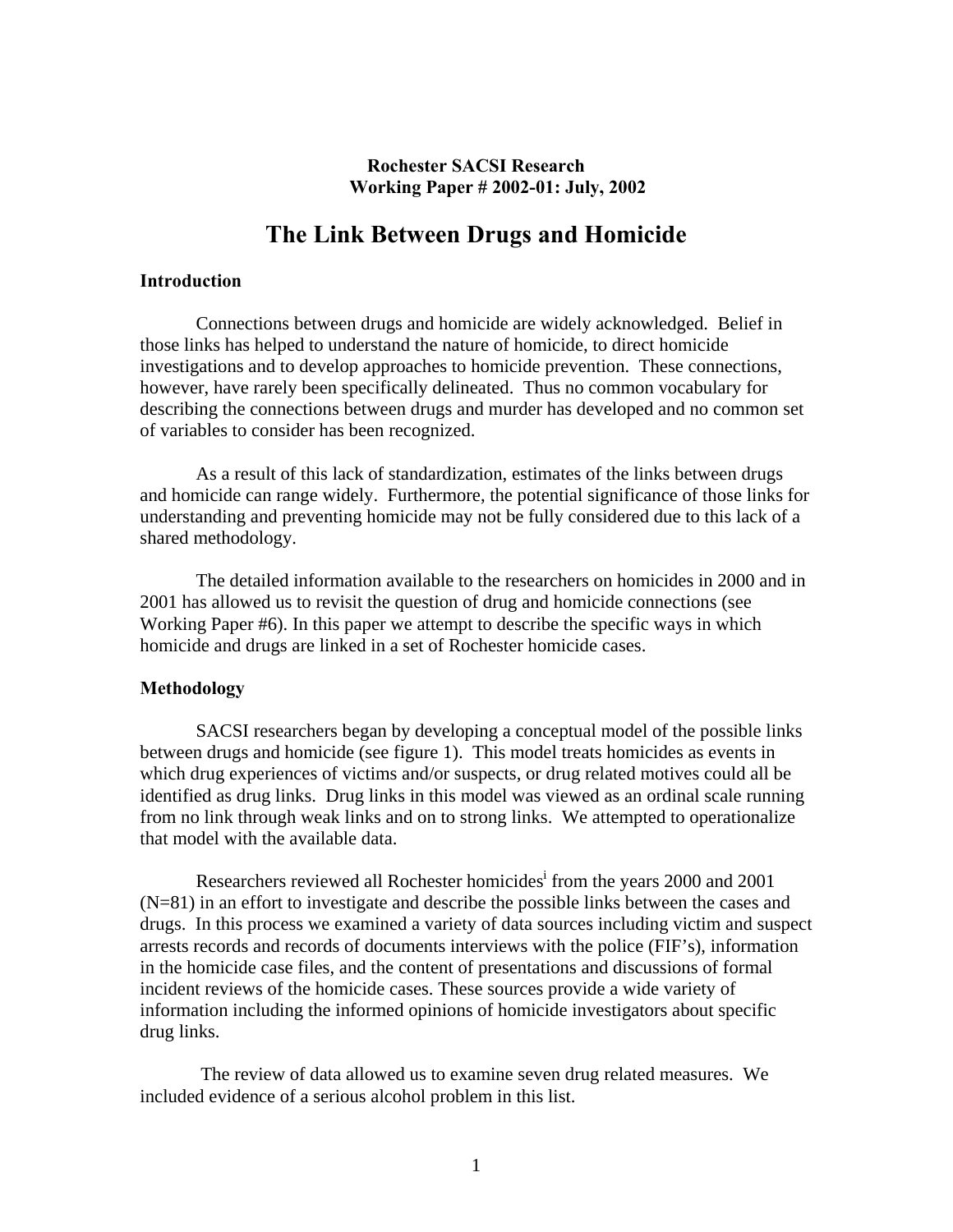## $Fig. 1$

# How Drugs May Be Related to Homicide



V/S= victim or suspect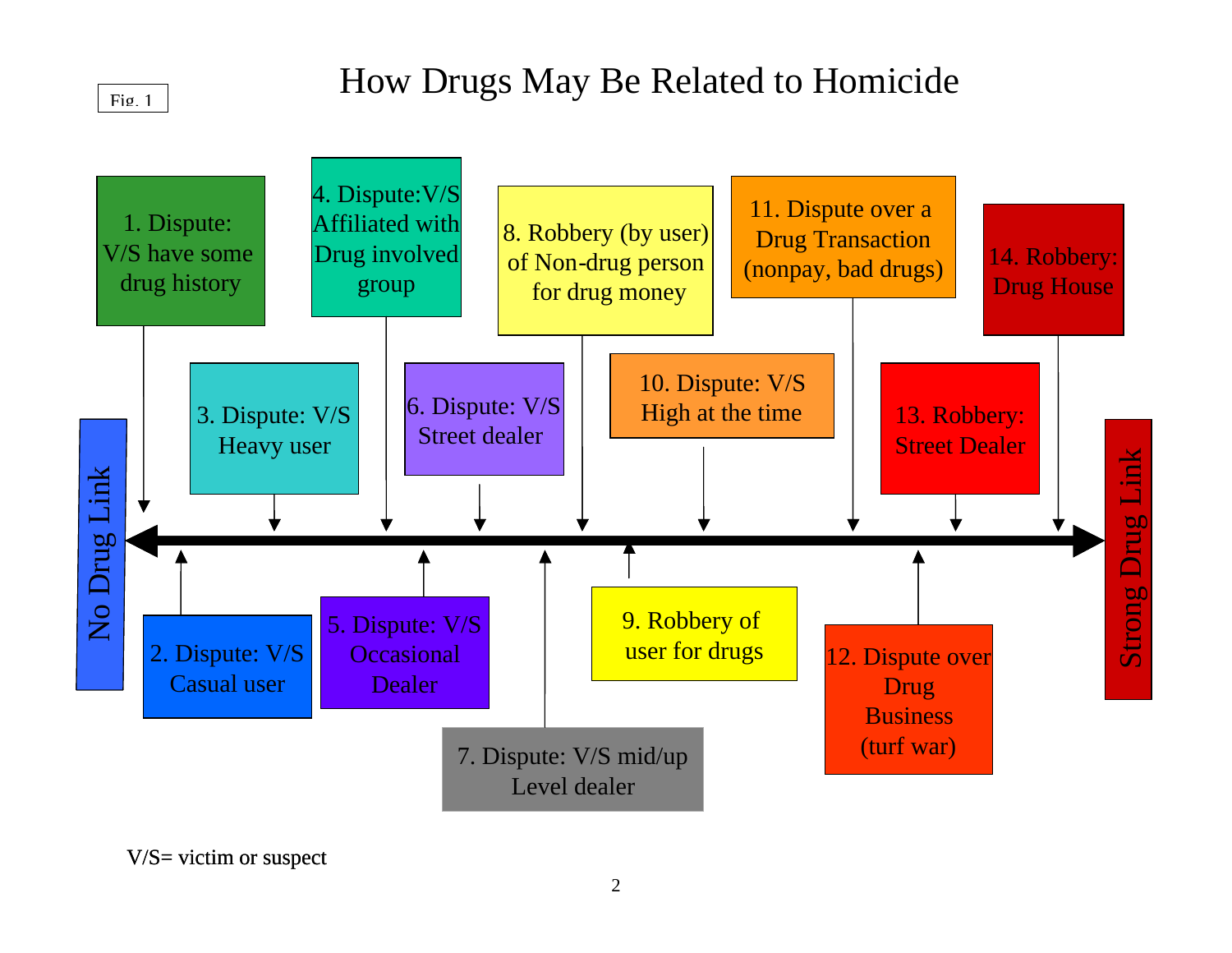The chart below shows how each of the seven variables representing different types of drug links was measured.

|                  | Table 1: How<br>Variables were                  |                                                                                                                                                        |
|------------------|-------------------------------------------------|--------------------------------------------------------------------------------------------------------------------------------------------------------|
|                  | Measured                                        |                                                                                                                                                        |
| Variable<br>Name | Description                                     | <b>Measurement</b> (any indicator yields positive<br>measurement)                                                                                      |
|                  |                                                 |                                                                                                                                                        |
| Ser. Alch        | Vic/Susp Serious<br><b>Alcohol Problem</b>      | Prior DWI, DWAI arrest, statement in reports of<br>heavy alcohol intoxication at time of offense                                                       |
| Drug Use         | Vic/Susp evidence<br>of drug use                | Prior FIFs for use or presence in drug area,<br>possession arrests                                                                                     |
| Heavy Use        | Vic/Susp known as<br>heavy drug user            | Present in police report, interviews or police<br>knowledge reported at incident review                                                                |
| Affiliation      | Vic/Susp Affiliated<br>with known Drug<br>Group | FIFs, arrests with known drug offenders, present in<br>police reports or reported at incident review                                                   |
| Dealing          | Vic/Susp evidence of<br>drug sales              | Prior arrests, present in police reports or presented<br>at incident review                                                                            |
| Market           | Drug Market Related                             | Conflict over turf or transaction gone bad as                                                                                                          |
| Rel.             | (turf, transaction)                             | reported at incident review or documented in police<br>file                                                                                            |
| Drug<br>Robbery  | Drug Related<br>Robbery                         | As reported at incident review or documented in<br>police files, robbery of person for drug money,<br>robbery of street dealer, robbery of drug house. |

## **Findings**

Using these seven measures, links between homicide and drugs were found in 86.4% of the homicide cases. Figure 2 below shows the most common link was that there was a police record of drug use for the victim or suspect (66.7% of cases). The second most common link was for a police record of drug sales for victim or suspect (64.2%). Heavy drug use or affiliation with a known drug group was also present in more than 40% of cases. The homicides most directly linked to drugs include 23.5% involving drug related robberies and 11.1% involving drug transactions gone badly or battles for turf.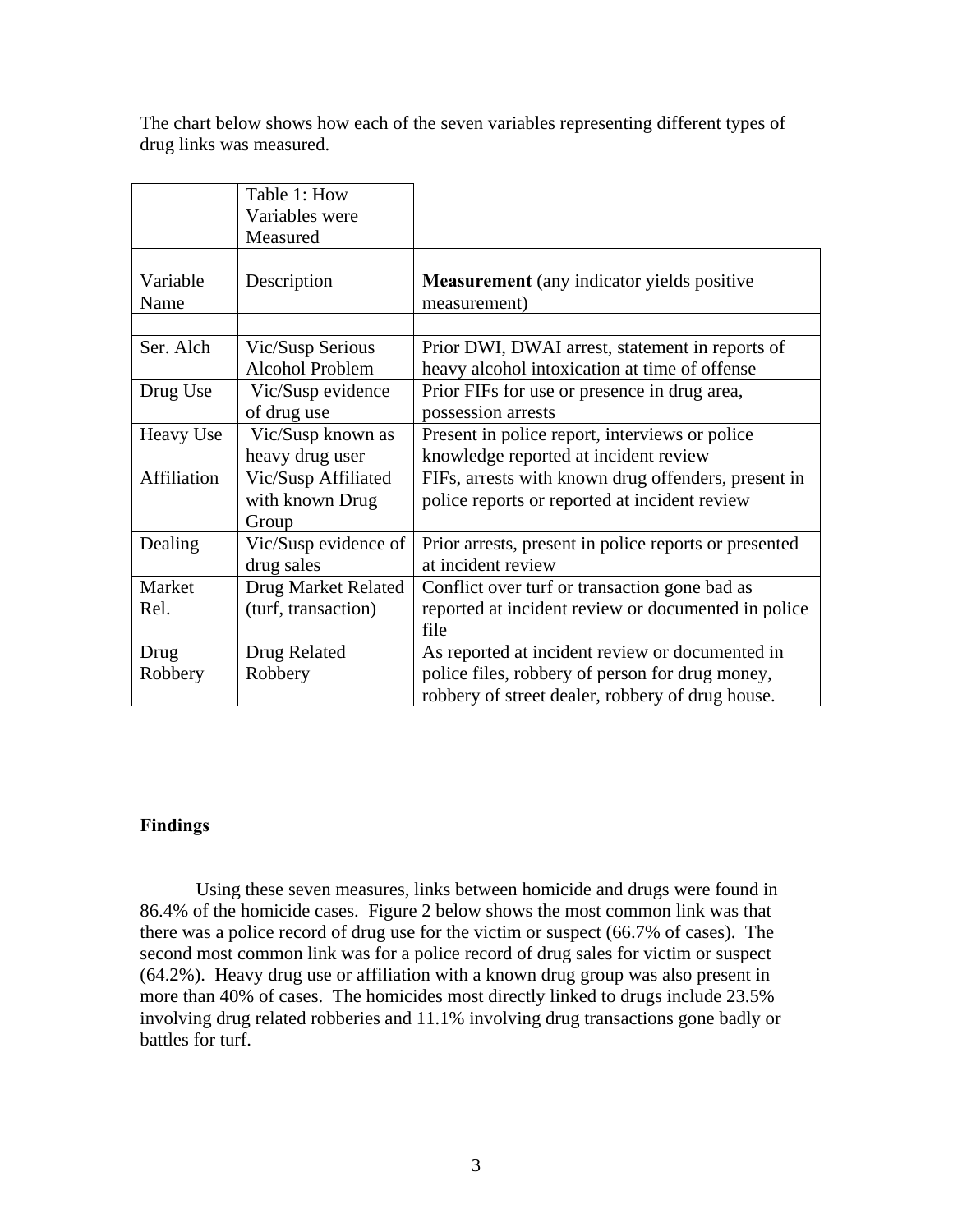

Since there may be more than one type of drug link in any homicide case we also examined the number of links found for the murders. Figure 3 presents these findings. In 44% of the homicides there were 4 (out of 7 possible) or more links to drugs.

As suggested above, it is rare that homicides have only one link to drugs. That is true in only 19% of homicides. In only one case was the link limited to evidence of drug use by victim or suspect. Likewise, there was only one case where heavy drug use was the only link. In four cases each, drug dealing and affiliation with a known drug related group was the sole link between homicide and drugs. In all murder cases involving drug transaction problems or drug robberies the participants also had other links to drugs. The link most often found alone was evidence of a serious alcohol problem. That was the only link found in 6% of homicide cases.

The most common set of two links together in a case was for the presence of evidence of drug use and of drug dealing.<sup>ii</sup> That was present in 58% of the homicides. The most common set of three links was for drug use, serious use and dealing. That was present in 39% of cases. The next most common connection involved affiliation with a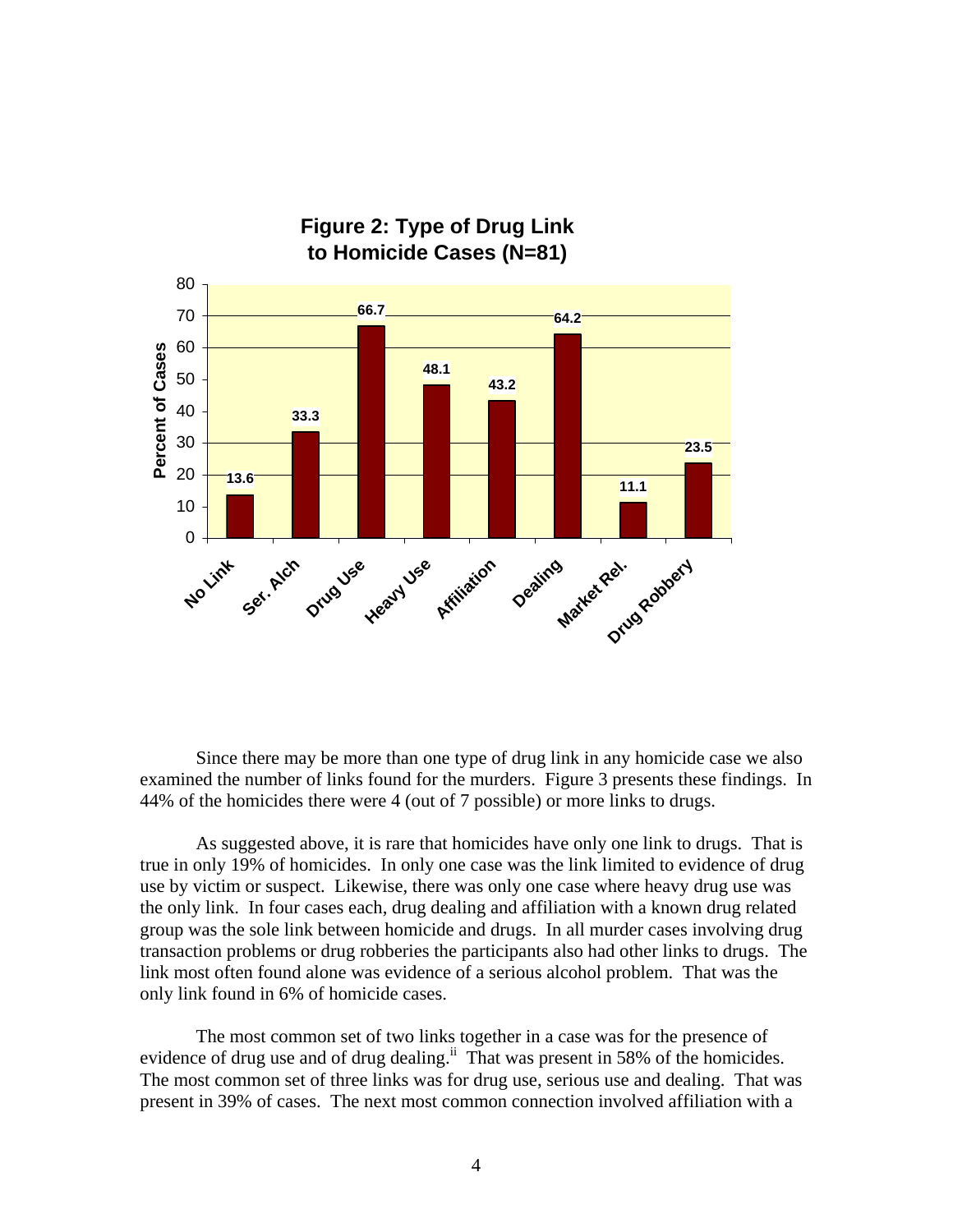known drug group. Taken together these findings suggest that a nexus of drug use, heavy use, dealing and affiliation with a known drug group is significant among homicide cases.



## **Figure 3: Number of Drug Links in Homicide Cases**

### **Summary of Findings**

- 1. There is some link to drugs in a large number (86%) of homicide cases.
- 2. A police record of drug use is the most common link but it is also often tied to a record of selling and reports of heavy drug use.
- 3. Links to problems in the drug market, including robberies are found in over 1/3 of homicide cases.

## **Discussion**

 Great care must be exercised in interpreting the results of this research. This is especially true because we do not have measures of drug links that are independent of the criminal justice system and also because we do not have similar data outside of the realm of homicide. That is, our ability to know the significance of findings about levels of use or selling for understanding homicide is limited by the absence of comparison groups.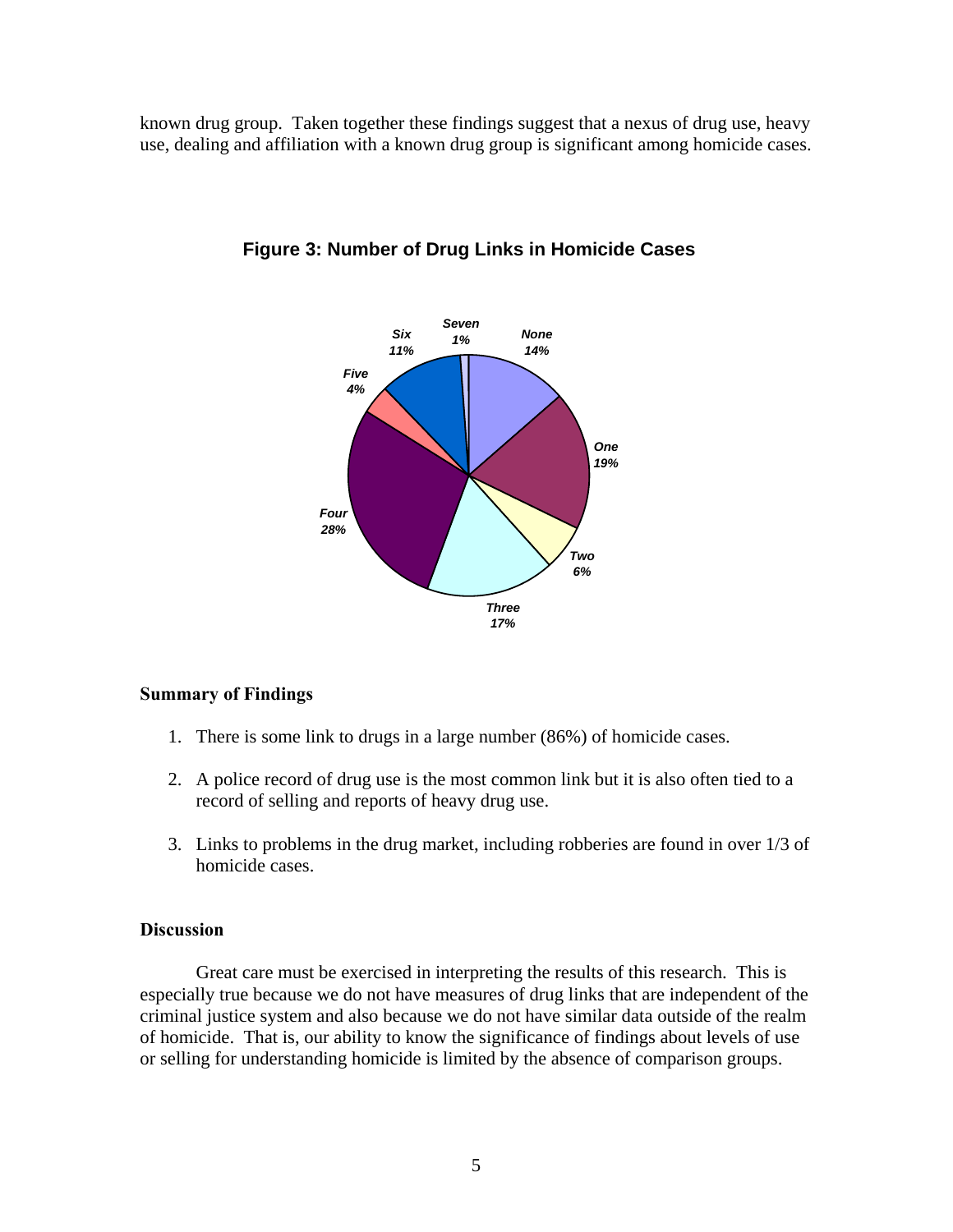We have, however, touched upon the link between drugs and homicide in several recent working papers. Those findings may be seen as complimentary to those suggested here. An examination of toxicology reports (Working Paper #16, forthcoming) found a relatively low proportion of victims with drugs in their systems. This suggests that intoxication may make a limited causal contribution to homicide.

 We also examined the criminal records of homicide victims and suspects and compared them with the records of a matched sample of young minority men from the same neighborhoods (Working Paper #17, forthcoming). This showed that while arrests are frequent in the matched sample, arrests for serious drug crimes and violence are rare when compared with the homicide victims and suspects. Homicide victims and suspects are more likely to be tied to drug markets and culture, as identified by the police, than their neighbors.

 Describing the relationship between drugs and homicide is a complicated task. Even where that link may appear to be strongest, it may not necessarily mean that drugs caused the homicide. Drug related robbery murders, for example, might have little to do with drugs and much to do with robbery. Drug robbers may simply rob drug dealers for the same reason Willie Sutton robbed banks; because "that's where the money is."

 The SACSI research suggests however that describing indirect causal influences of drugs on homicide may be most appropriate. In Rochester young minority men living in poor neighborhoods are over represented in homicides. Their criminal records and their level of involvement with drugs often distinguish them, not only from the population at large, but also from other minority men in their neighborhoods.

 This suggests that the influence of drugs on murder may best be understood as most often indirect and reciprocal. Drug connections thus influence and are influenced by behaviors, attitudes and values that increase the likelihood of involvement in homicide. That is, high degrees of engagement in drugs, in terms of heavy use, selling and affiliation with known drug related organizations, could be understand as part of a limited subculture also marked by high potential for violence, intolerance of perceived insults and access to illegal weapons. Of course, that subculture also shares the problems of poverty, educational failure and limited employment

#### **Implications for Policy and Intervention**

This research provides some useful information for interventions intended to prevent homicide.

1. It highlights the significance of efforts to keep young minority men in poor neighborhoods away from drug involvement and particularly from intense involvement in drug use, heavy use, selling and affiliation with known drug related organizations.